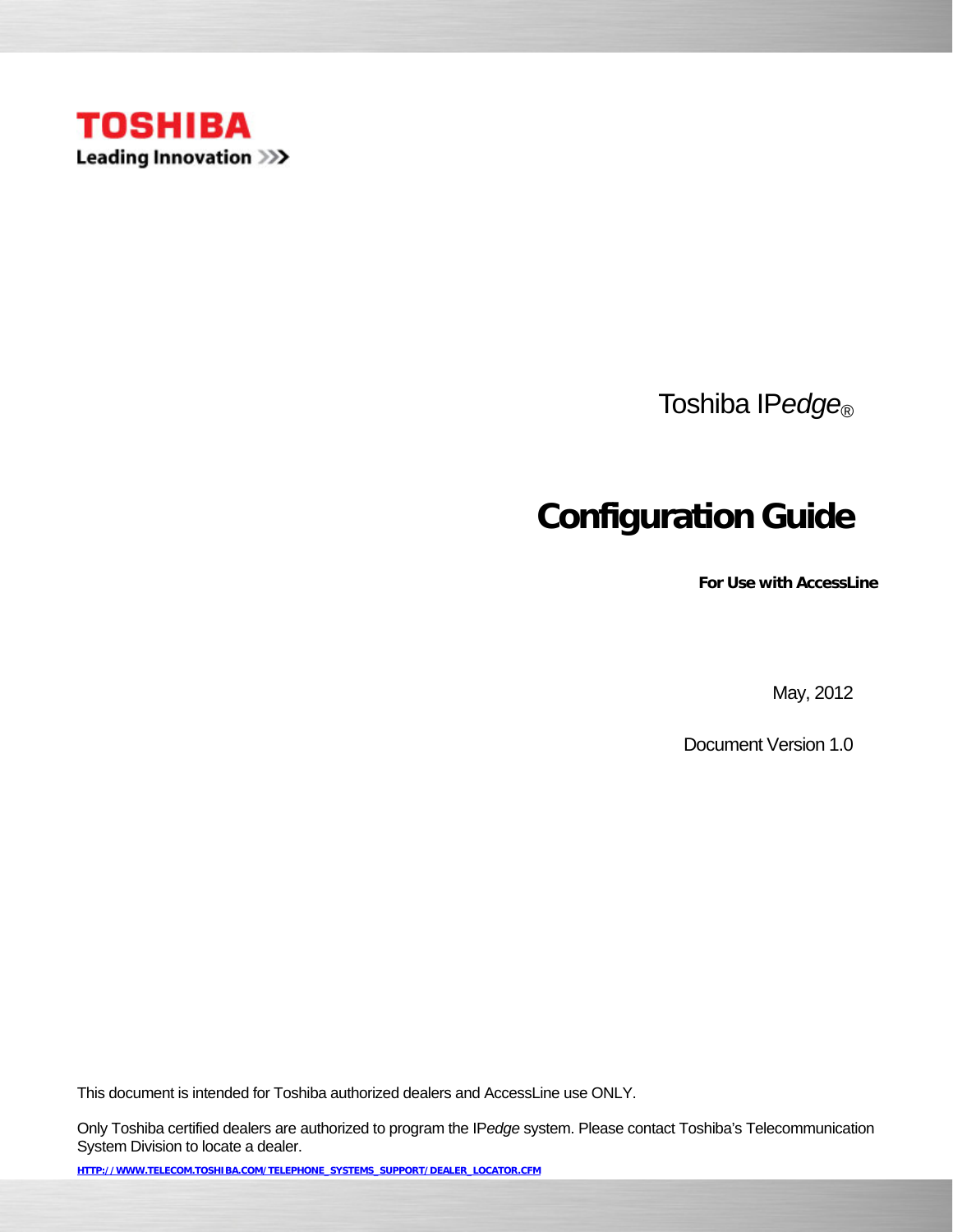### **TABLE OF CONTENTS**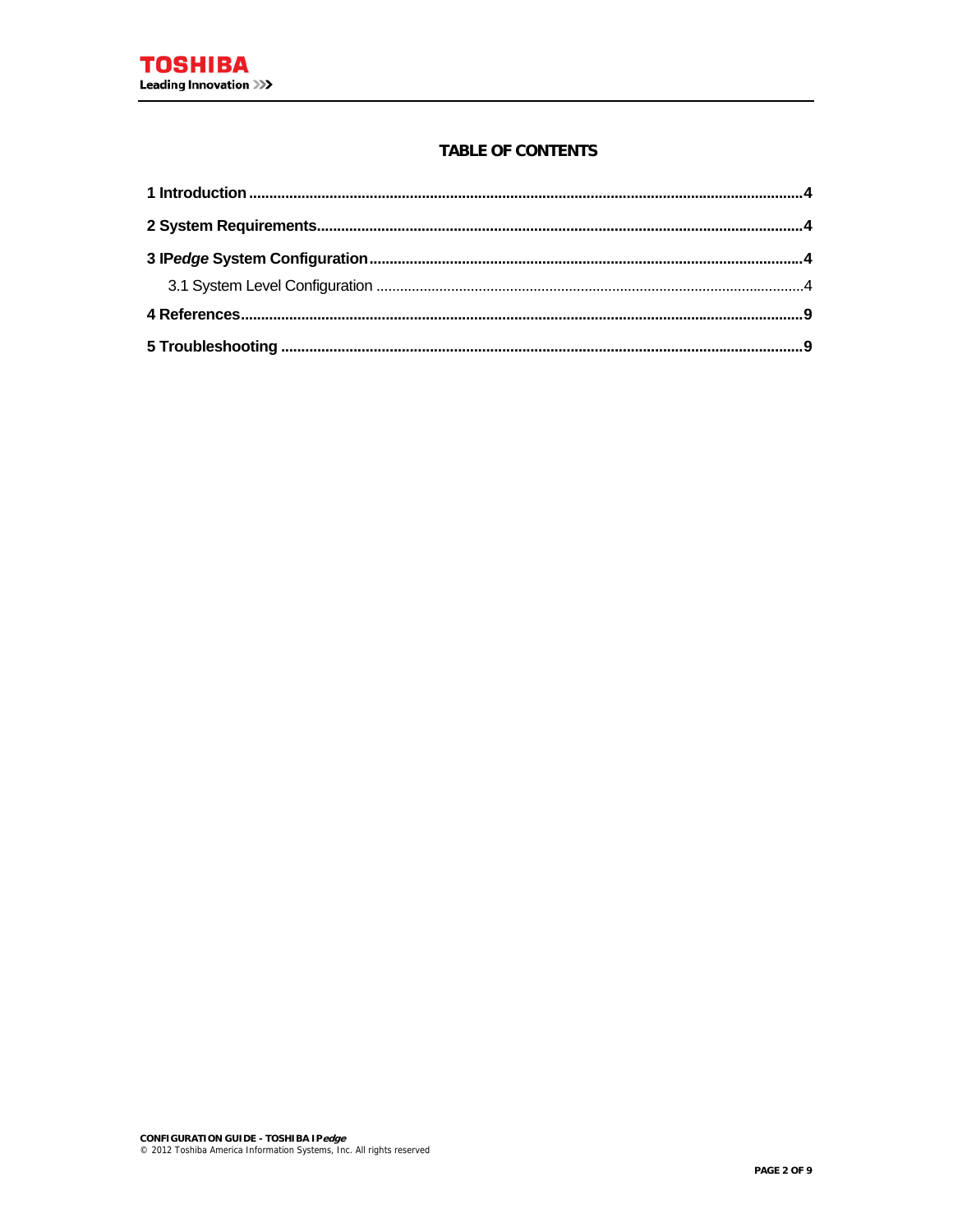### **© Copyright 2012 Toshiba America Information Systems, Inc. All rights Reserved.**

This document is copyrighted by Toshiba America Information Systems, Inc. with all rights reserved. Under the copyright laws, this document cannot be reproduced in any form or by any means—graphic, electronic, or mechanical, including recording, taping, photocopying, without prior written permission of Toshiba. No patent liability is assumed, however, with respect to the use of the information contained herein.

### **Trademarks**

Toshiba and IP*edge*, are registered trademarks of Toshiba Corporation or Toshiba America Information Systems, Inc.

Microsoft, MSN, Windows, and the Windows logo are registered trademarks of Microsoft Corporation.

Wireshark and the "fin" logo are registered trademarks of the Wireshark Foundation

Trademarks, registered trademarks, and service marks are the property of their respective owners. Other product names mentioned in this document may be trademarks or registered trademarks of their respective companies and are hereby acknowledged.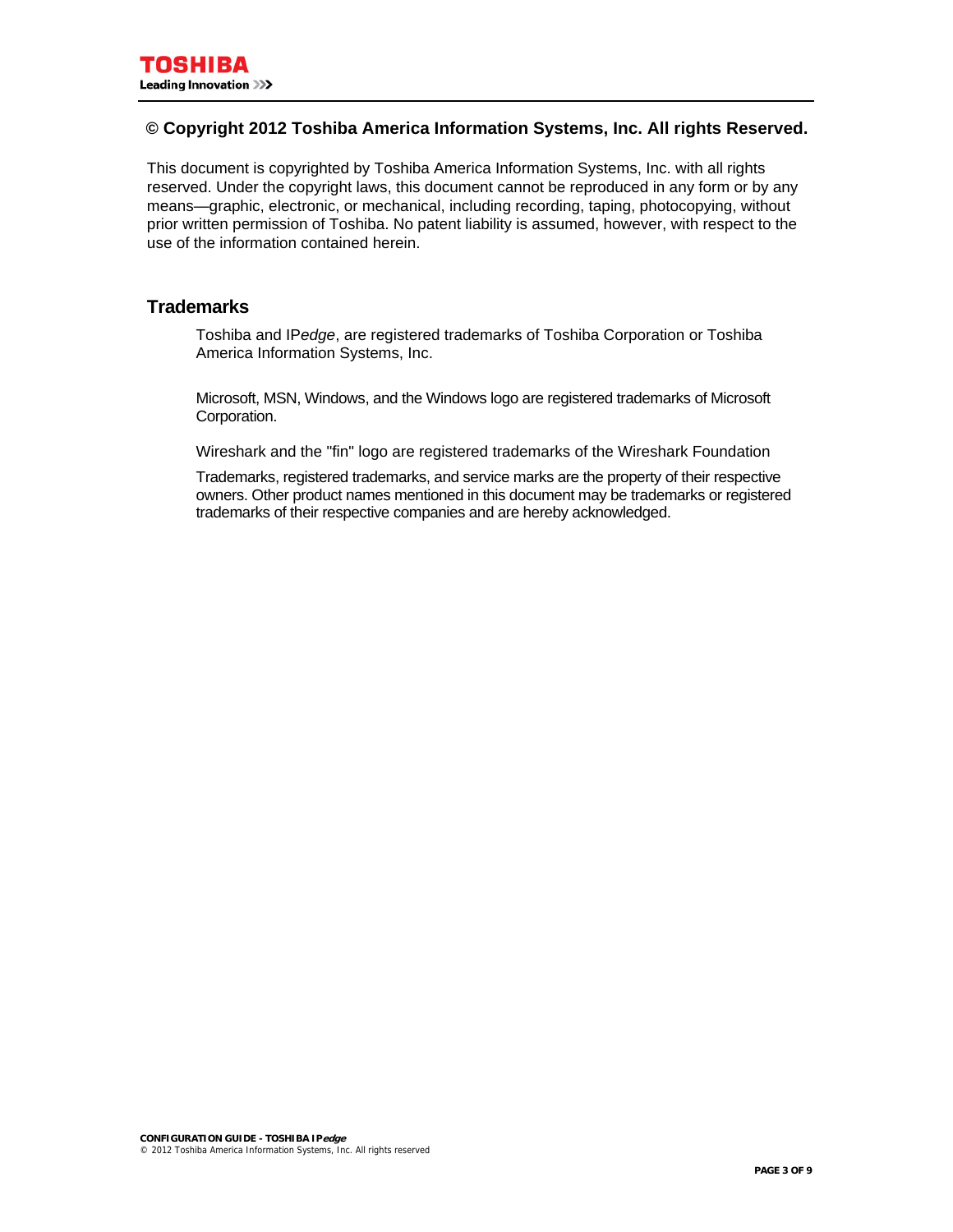# <span id="page-3-0"></span>**1 Introduction**

The purpose of this guide is to provide the details of configuring Toshiba's IP*edge* system to connect to AccessLine service. Before proceeding with the configuration, please ensure that all system requirements are met as outlined in the "System Requirements" section.

# <span id="page-3-1"></span>**2 System Requirements**

- IP*edge* hardware: EP, EC, or EM server
- IP*edge* software: Enterprise Manager 1.1.3-16, GCP 1.1.206 or later
- License: I-CP-TRUNK
- Analog FXS Gateway, if fax is required: Please contact the Toshiba Sales Applications Desk for supported gateways.

This guide describes the specific configuration items that are important for use with AccessLine. It does not describe the purpose and use of all configuration items on the IP*edge* system. For those details, see the IP*edge* Installation Manual supplied by Toshiba TSD for Authorized Toshiba dealers.

# <span id="page-3-2"></span>**3 IP***edge* **System Configuration**

The IP*edge* system is configured using Enterprise Manager, a web browser based application that resides on every IP*edge* server.

The Administration Terminal is a PC connected to the IP*edge* system network, no special software on the PC is required.

The Enterprise Manager can be accessed using a web browser such as Microsoft™ Internet Explorer version 7 or later. Refer to the IP*edge* Installation Manual for a list of the supported browsers.

The capabilities of the IP*edge* system have been verified for use with AccessLine service, based on the settings described in the following table. For more information on the meaning, purpose, and applicability of the individual configuration items, refer to the IP*edge* system Installation Manual and the Feature Description Manual*.*

### <span id="page-3-3"></span>**3.1 System Level Configuration**

This section describes system-wide configuration items that are generally required for each IP*edge* system to work with AccessLine. Refer to the IP*edge* Installation manual for complete setup details.

Refer to the IP*edge* system documentation for the access code, and trunk group setup.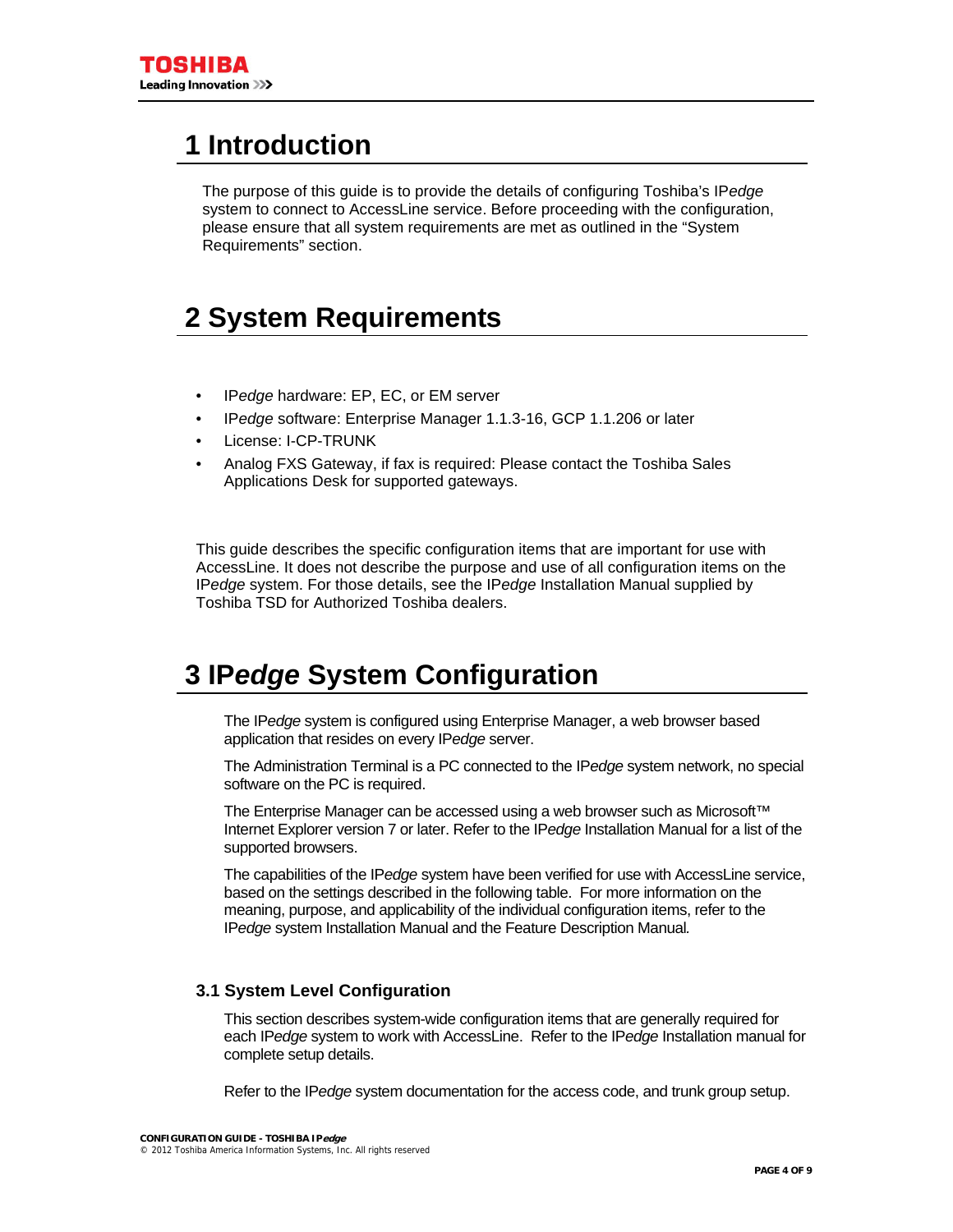#### **Creating the Channel Group**

- 1. Select **Trunk > SIP Trunking**.
- 2. In the Channel Group tab select the SIP Trunk Channel Group to be created.
- 3. Choose a Channel group number that has not been assigned in another section.

When a Channel Group is selected for a SIP trunk that Channel group number cannot be used for IP*edge* Net.

- 4. In the SIP Trunk Channels box select the TOTAL number of ports to be dedicated to the SIP trunk channel group.
- 5. Click on the **Save** icon.

#### **Service Definition**

1. Click on the Service Definition tab.

|                |                          |                    | Administration   System   Station   Trunk   LCR/DR   IPedge Net   Maintenance   Application   Help |            |                    |                   |
|----------------|--------------------------|--------------------|----------------------------------------------------------------------------------------------------|------------|--------------------|-------------------|
| $\blacksquare$ | Trunk - SIP Trunking     |                    | $\blacksquare$ $\blacksquare$ $\blacksquare$                                                       |            |                    |                   |
|                | IPedge                   |                    |                                                                                                    |            |                    |                   |
|                | <b>Channel Group</b>     | Service Definition | Service Assignment   Service URI                                                                   |            |                    |                   |
|                | Service Definition Index |                    | ILG.                                                                                               | <b>OLG</b> | <b>Domain Name</b> | <b>SIP Server</b> |
|                |                          |                    |                                                                                                    |            |                    |                   |

- 2. Click on the **New** icon.
- 3. Enter the ILG and OLG created in the trunk group setup.
- 4. Select the number of trunks/channels provided by this SIP trunk provider as the Effective Channel Number.
- 5. Select a Service Definition Index number then, enter the following based on the SIP Trunk Provider: Registration mode = Client
- 6. Domain name = Enter the FQDN for the domain name provided by AccessLine.
- 7. SIP Server = Enter the IP Address for the domain name provided by AccessLine.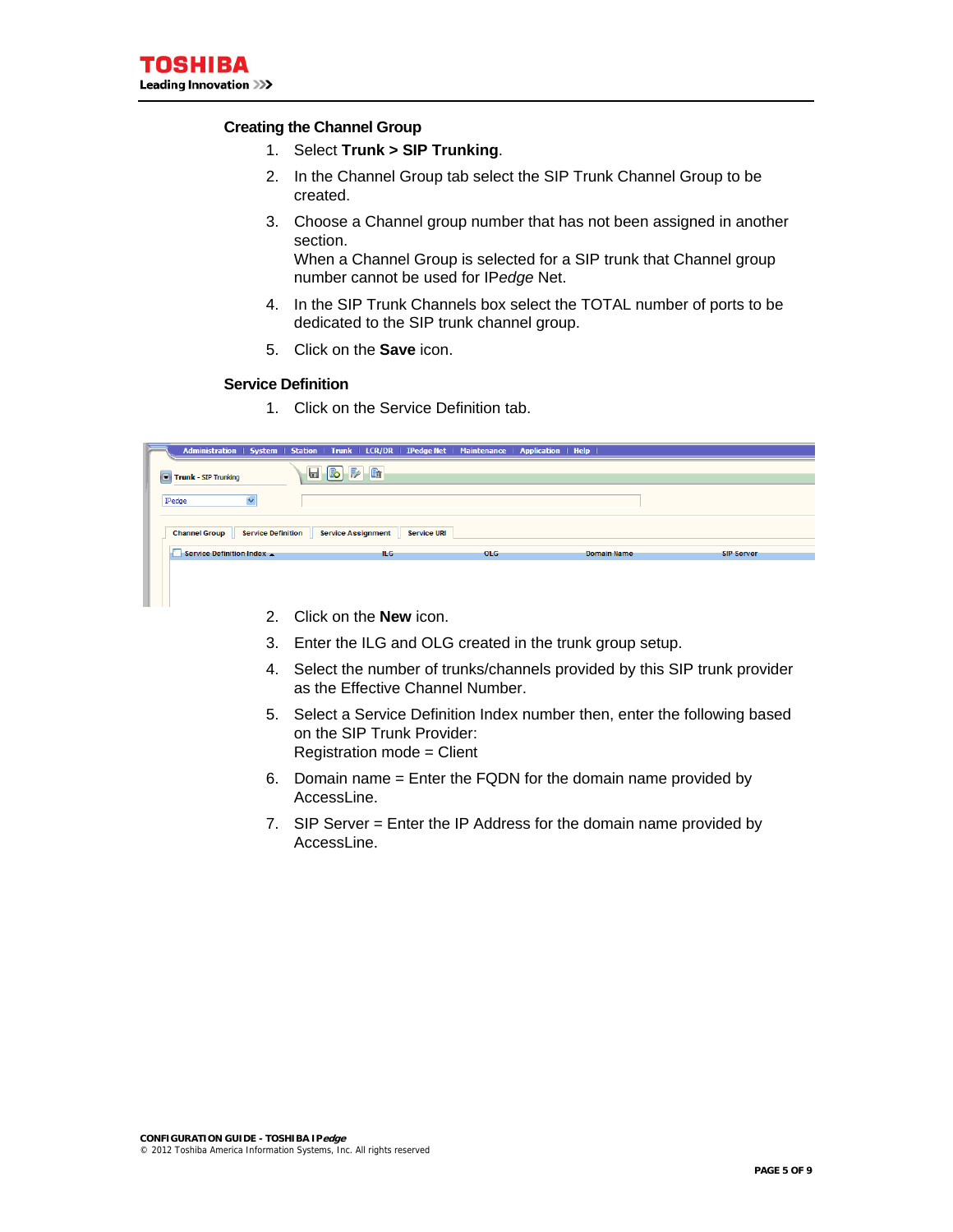| <b>Administration System</b>                 |      | Station   Trunk   LCR/DR   IPedge Net   Maintenance   Application   Help |                                                        |
|----------------------------------------------|------|--------------------------------------------------------------------------|--------------------------------------------------------|
| Trunk - SIP Trunking                         | اها، |                                                                          |                                                        |
| Servers:   IPedge                            |      |                                                                          |                                                        |
| <b>O</b> Service Definition Index:<br>$\vee$ |      |                                                                          |                                                        |
| Registration Mode:<br>Client<br>$\checkmark$ |      | <b>O</b> OLG:<br>$\overline{2}$<br>$\checkmark$                          | <b>O</b> Domain Name:<br><b>Provided by AccessLine</b> |
| $Q$ ILG:<br>$\checkmark$<br>$\overline{2}$   |      | <b>O</b> Effective Channel Number:<br>4<br>$\checkmark$                  | <b>O</b> SIP Server:<br><b>Provided by AccessLine</b>  |
| [+] Show advanced configuration              |      |                                                                          |                                                        |

- 8. Network Transfer = Disabled
- 9. Primary Audio codec = G729a (This depends on the user's network configuration and carrier specification. Verify this is set on all the station, IPT data tab, for all stations.)
- 10. Primary Voice Packet Configuration = 1
- 11. Secondary Audio codec = G11u (This depends on the user's network configuration and carrier specification. Verify this is set on all the station, IPT data tab, for all stations.)
- 12. Secondary Voice Packet Configuration = 1
- 13. SIP Trunk Option Interval = 60
- 14. SIP Trunk Message Option= FQDN
- 15. SIP Trunk Message To Header Option= FQDN
- 16. SIP Trunk Register Message From Header Option= FQDN
- 17. SIP Trunk Register Message To Header option= FQDN
- 18. Click on the **Save** icon.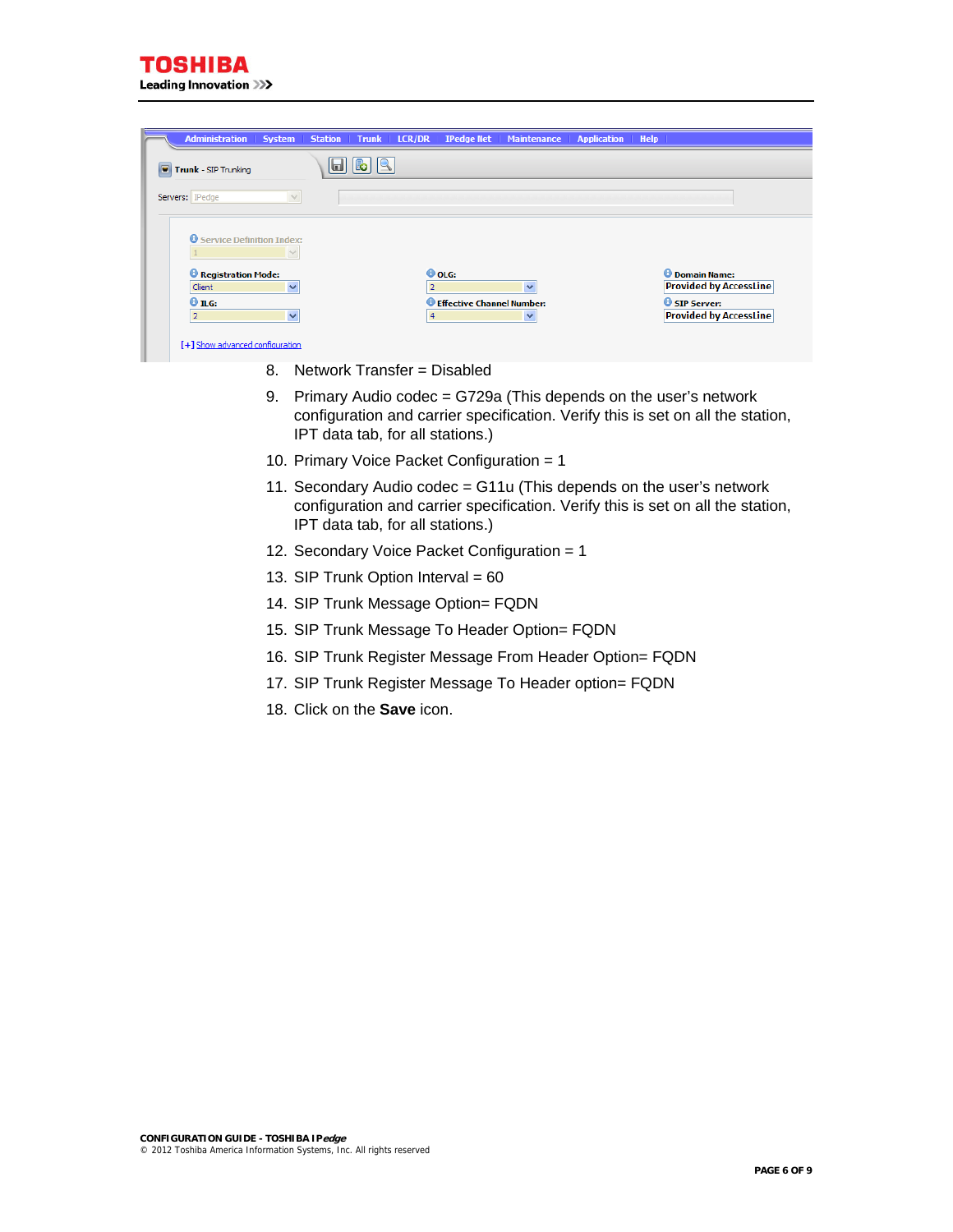| <b>Administration   System  </b>             |              | Station   Trunk   LCR/DR   IPedge Net   Maintenance |                                                    |                                             | <b>Application</b> | <b>Help</b>                                         |                                              |
|----------------------------------------------|--------------|-----------------------------------------------------|----------------------------------------------------|---------------------------------------------|--------------------|-----------------------------------------------------|----------------------------------------------|
| Trunk - SIP Trunking                         | 6            | b                                                   |                                                    |                                             |                    |                                                     |                                              |
|                                              |              |                                                     |                                                    |                                             |                    |                                                     |                                              |
| Servers: Pedge                               | $\vee$       |                                                     |                                                    |                                             |                    |                                                     |                                              |
|                                              |              |                                                     |                                                    |                                             |                    |                                                     |                                              |
| [-] Show basic configuration                 |              |                                                     |                                                    |                                             |                    |                                                     |                                              |
| <b>O</b> Primary Voice Packet Configuration: |              |                                                     | T.38 Support:                                      |                                             |                    | <b>O</b> TOS Throughput Type for Signaling:         |                                              |
| 1                                            |              |                                                     | <b>Disable</b>                                     | $\checkmark$                                |                    | Normal                                              |                                              |
| Secondary Voice Packet Configuration:        |              |                                                     | SIP Server Caches:                                 |                                             |                    | <i><b>O</b></i> TOS Reliability Type for Signaling: |                                              |
| 1                                            |              | 10                                                  |                                                    |                                             |                    | Normal                                              |                                              |
| Registration Period:                         |              |                                                     | <b>O</b> Diffsery for Media:                       |                                             |                    | <b>OD</b> DSCP for Signaling:                       |                                              |
| 3600                                         |              |                                                     | <b>Disable</b>                                     |                                             |                    | n                                                   |                                              |
| <b>O</b> Timer B:                            |              |                                                     | TOS Field Type for Media:                          |                                             |                    | Call Release On QoS Failure:                        |                                              |
| $\overline{5}$                               |              | <b>TOS</b>                                          |                                                    |                                             |                    | <b>Disable</b>                                      |                                              |
| Recovery Timer:                              |              |                                                     |                                                    | <sup>1</sup> TOS Precedence Type for Media: |                    | <b>O QoS Failure Notification Timer:</b>            |                                              |
| 60                                           |              |                                                     | Critical/ESP                                       |                                             |                    | 10                                                  |                                              |
| <b>O</b> Network Transfer:                   |              |                                                     | TOS Delay Type for Media:                          |                                             |                    | SIP Trunk Service Recovery Time:                    |                                              |
| Disable                                      |              |                                                     | Normal                                             |                                             |                    | 60                                                  |                                              |
| User Agent Header:                           |              |                                                     |                                                    | <b>O</b> TOS Throughput Type for Media:     |                    | SIP Trunk Options Interval:                         |                                              |
| <b>Disable</b>                               |              |                                                     | Normal                                             |                                             |                    | 60                                                  |                                              |
| G Server Header:                             | $\checkmark$ |                                                     | TOS Reliability Type for Media:                    |                                             |                    | SIP Trunk Message Option:                           |                                              |
| <b>Disable</b>                               |              |                                                     | Normal                                             |                                             |                    | <b>FODN</b>                                         |                                              |
| <b>O</b> Protocol Option:<br>Disable         |              |                                                     | <b>O</b> DSCP for Media:                           |                                             |                    | <b>FODN</b>                                         | SIP Trunk Message To Header Option:          |
| Session Timer:                               |              |                                                     |                                                    |                                             |                    |                                                     |                                              |
| 1800                                         |              |                                                     | <b>O</b> Diffserv for Signaling:<br><b>Disable</b> |                                             |                    | <b>Option:</b>                                      | SIP Trunk Register Message From Header       |
| Primary Audio Codec:                         |              |                                                     | <i><b>O</b></i> TOS Field Type for Signaling:      |                                             |                    | <b>FODN</b>                                         |                                              |
| G.729a                                       |              | <b>TOS</b>                                          |                                                    |                                             |                    |                                                     | SIP Trunk Register Message To Header Option: |
| Secondary Audio Codec:                       |              |                                                     |                                                    | <b>O</b> TOS Precedence Type for Signaling: |                    | <b>FODN</b>                                         |                                              |
| G.711u                                       |              |                                                     | Critical/ESP                                       |                                             |                    | Assert Identity:                                    |                                              |
| <b>C</b> RTCP Support:                       |              |                                                     | C TOS Delay Type for Signaling:                    |                                             |                    | <b>Disable</b>                                      |                                              |
| Enable                                       |              |                                                     | Normal                                             |                                             |                    | Connection To Media Relay Server:                   |                                              |
|                                              |              |                                                     |                                                    |                                             |                    | Auto                                                |                                              |

#### **Service Assignment**

- 1. SIP trunk Channel Group = Channel Group tab number (Use the Channel group created above.)
- 2. Service number = Row number (Enter the digit 1 for the first assignment. Increment for each new assignment.)
- 3. Service Definition Index = Value create in service definitions tab.

#### **Service URI**

The SIP URI is the 10-digit telephone number from the SIP trunk provider.

- 1. Click on the **New** icon.
- 2. Service Definition Index: The service index that defines the SIP provider. This is the number assigned in the Service Definition section above.
- 3. SIP URI Number: This is the 10 digit telephone number.
- 4. SIP URI User Name: User Name for all URIs
- 5. SIP URI password: Password for all URIs
- 6. SIP URI Channel Group enter the SIP Trunk Channel Group number created in the Creating Channel Groups section above.
- 7. SIP URI Attribution: MAIN for all URIs.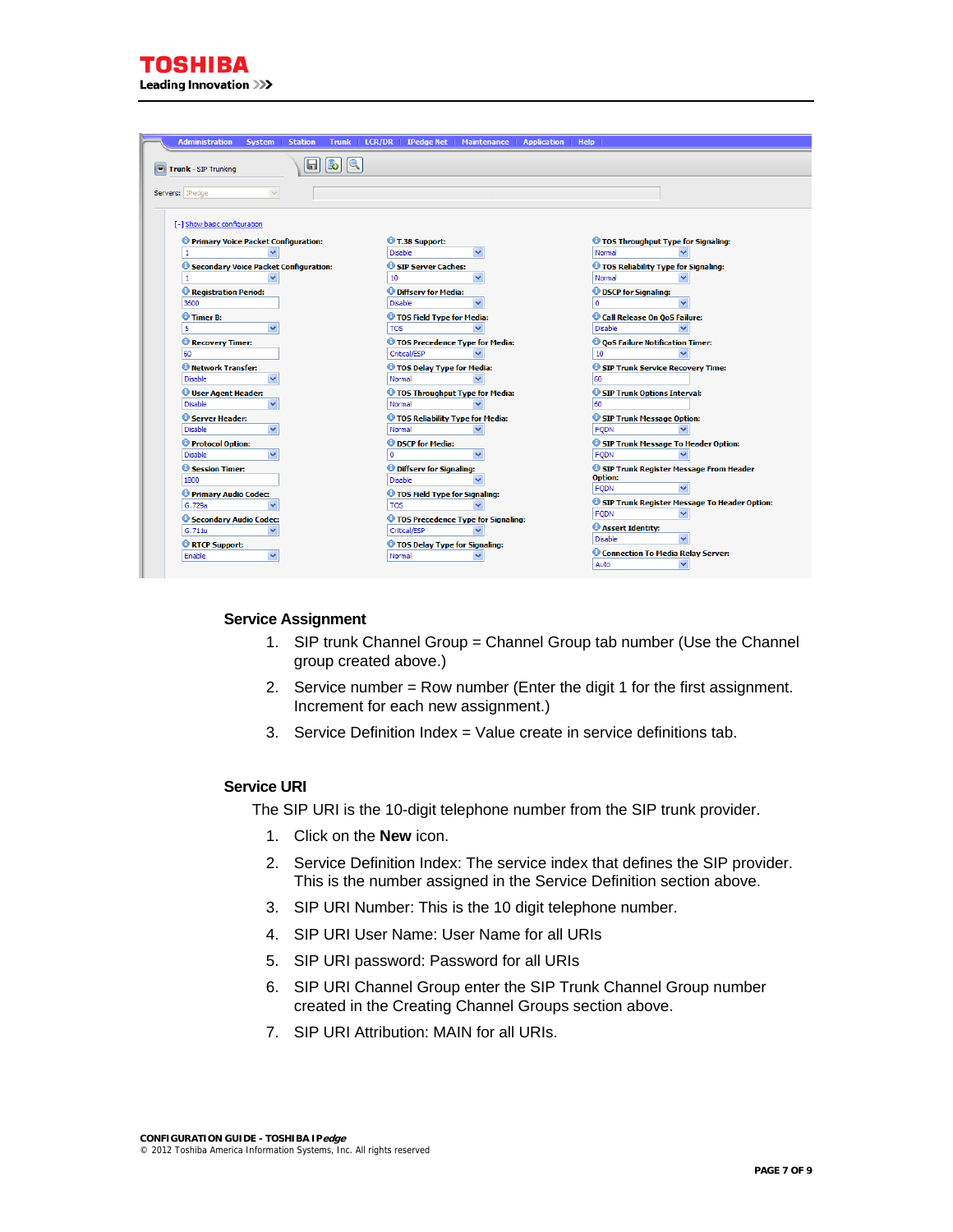8. Click on **OK**.

|                          |                           |                                                                   |                         | Administration System Station Trunk LCR/DR   IPedge Net   Maintenance   Application   Help |                          |                            |
|--------------------------|---------------------------|-------------------------------------------------------------------|-------------------------|--------------------------------------------------------------------------------------------|--------------------------|----------------------------|
| Trunk - SIP Trunking     |                           | $E_{\rm I}$<br>$\Box$<br>$\mathbb{R}$<br>$\lceil\mathbb{B}\rceil$ |                         |                                                                                            |                          |                            |
| IPedge                   | $\checkmark$              |                                                                   |                         |                                                                                            |                          |                            |
| <b>Channel Group</b>     | <b>Service Definition</b> | <b>Service Assignment</b>                                         | <b>Service URI</b>      |                                                                                            |                          |                            |
| Service Definition Index |                           | <b>SIP URI Number</b>                                             | <b>SIP URI</b>          | <b>SIP URI User Name</b>                                                                   | <b>SIP URI Password</b>  | <b>SIP URI Attribution</b> |
|                          |                           |                                                                   | <b>SIP URI Provided</b> | <b>Username provided</b>                                                                   | <b>Password provided</b> | <b>MAIN</b>                |
| $\blacksquare$           |                           | $\overline{2}$                                                    | by AccessLine           | by AccessLine                                                                              | by AccessLine            | <b>MAIN</b>                |

#### **Station Assignment for IPT Data**

In Enterprise Manager select **Station >Station Assignment** then select the IPT Data tab.

- 1. Base UDP Port for IPT Media Channel = 16384 (unique for each phone, a value between 16384 – 32767)
- 2. Audio codec = G729a (This depends on the user's network configuration and carrier specification. Verify this is set on all the station, IPT data tab, for all stations.)
- 3. Voice Packet Configuration = 1
- 4. Secondary Audio codec = G711u (This depends on the user's network configuration and carrier specification. Verify this is set on all the station, IPT data tab, for all stations.)
- 5. Secondary Voice Packet Configuration = 1

#### **Additional Notes:**

- 1. Regarding 911 calls a single 911 TN is used by default
- 2. When any extension calls 911 the CLI (calling number) should be the 911 TN.
- 3. When AccessLine sends a call to the PBX with called number of the 911 TN, it needs to be routed to the right place (all phones, emergency hunt group or specific number).
- 4. When using remote extensions a remote extension (at a different location) needs to be configured with a different 911 TN, so a call from the remote extension to 911 has a CLI of the TN.